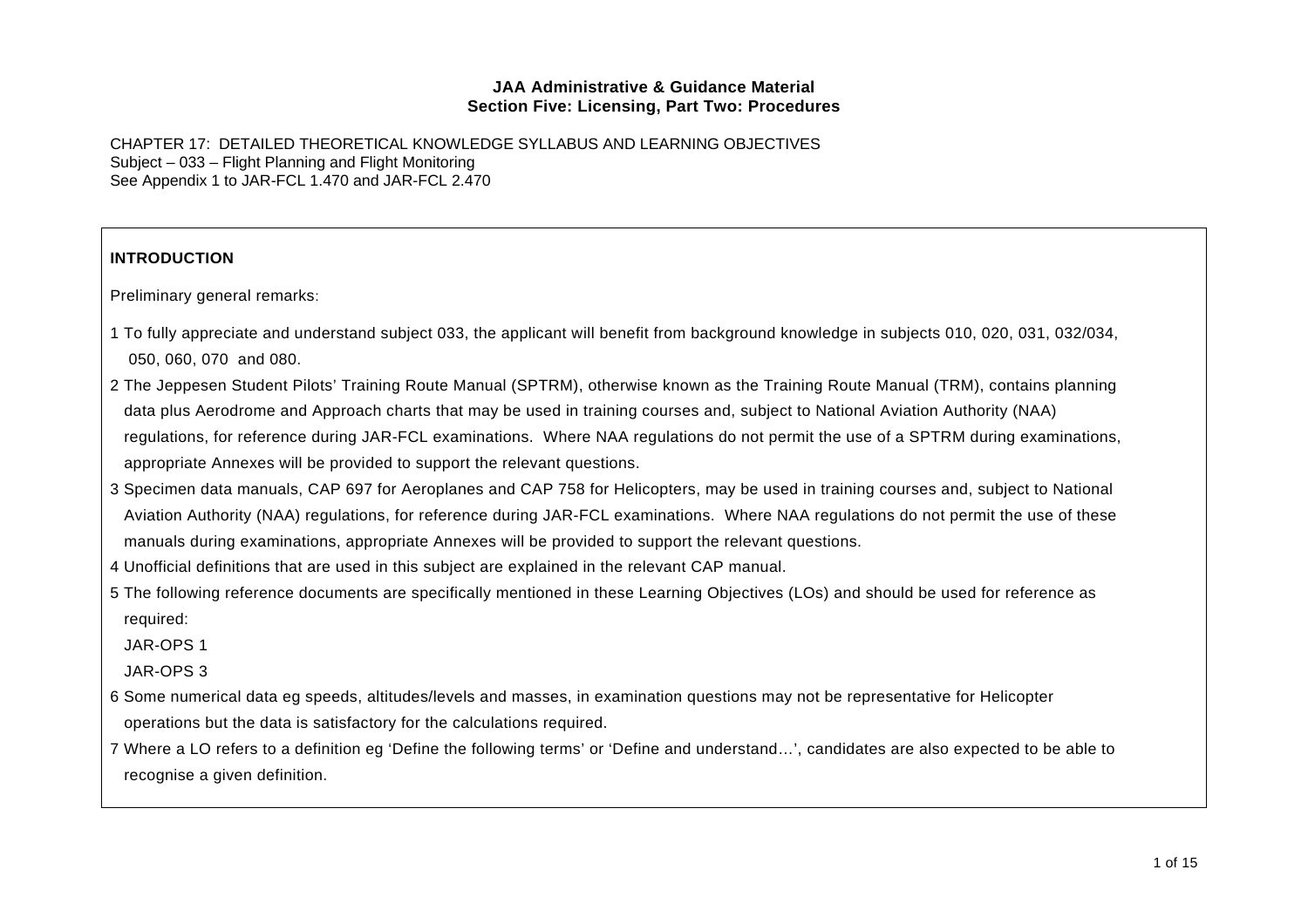|                              |                                                                                                                                                                                                                                                                                    |      | Aeroplane |                           | Helicopter  |     |  |
|------------------------------|------------------------------------------------------------------------------------------------------------------------------------------------------------------------------------------------------------------------------------------------------------------------------------|------|-----------|---------------------------|-------------|-----|--|
| <b>Syllabus</b><br>reference | Syllabus details and associated Learning Objectives                                                                                                                                                                                                                                | ATPL | CPL       | ATPL/IR                   | <b>ATPL</b> | CPL |  |
| 033 00 00 00                 | <b>FLIGHT PLANNING AND FLIGHT MONITORING</b>                                                                                                                                                                                                                                       |      |           |                           |             |     |  |
| 033 01 00 00                 | <b>FLIGHT PLANNING FOR VFR FLIGHTS</b>                                                                                                                                                                                                                                             |      |           |                           |             |     |  |
|                              | Remark - Using Training Route Manual VFR charts or CQB Annexes                                                                                                                                                                                                                     |      |           |                           |             |     |  |
| 033 01 01 00                 | <b>VFR Navigation plan</b>                                                                                                                                                                                                                                                         |      |           |                           |             |     |  |
| 033 01 01 01                 | Routes, airfields, heights and altitudes from VFR charts                                                                                                                                                                                                                           |      |           |                           |             |     |  |
|                              | LO Select routes and altitudes taking the following criteria into account:<br>Classification of airspace<br>Controlled airspace<br>Uncontrolled airspace<br>Restricted areas<br>- Minimum safe altitudes<br>- VFR Semi-circular rules<br>- Conspicuous points<br>- Navigation aids | X    | X         | $\boldsymbol{\mathsf{x}}$ | X           | X   |  |
|                              | LO Calculate the minimum pressure or true altitude from minimum grid area altitude using OAT<br>and QNH                                                                                                                                                                            | X    | X         | X                         | X           | X   |  |
|                              | LO Calculate the vertical and/or horizontal distance and time to climb to a given level or altitude                                                                                                                                                                                | X    | X         | $\boldsymbol{\mathsf{x}}$ | X           | X   |  |
|                              | LO Calculate the vertical and/or horizontal distance and time to descend from a given level or<br>altitude                                                                                                                                                                         | X    | X         | X                         | X           | X   |  |
|                              | LO Find the frequency and/or identifiers of radio navigation aids from charts                                                                                                                                                                                                      | X    | X         | $\mathsf{x}$              | X           | X   |  |
| 033 01 01 02                 | Courses and distances from VFR charts                                                                                                                                                                                                                                              |      |           |                           |             |     |  |
|                              | LO Choose waypoints in accordance with specified criteria                                                                                                                                                                                                                          | X    | X         | $\mathsf{x}$              | X           | x   |  |
|                              | LO Calculate, or obtain from the chart, courses and distances                                                                                                                                                                                                                      | x    | x         | X                         | х           | x   |  |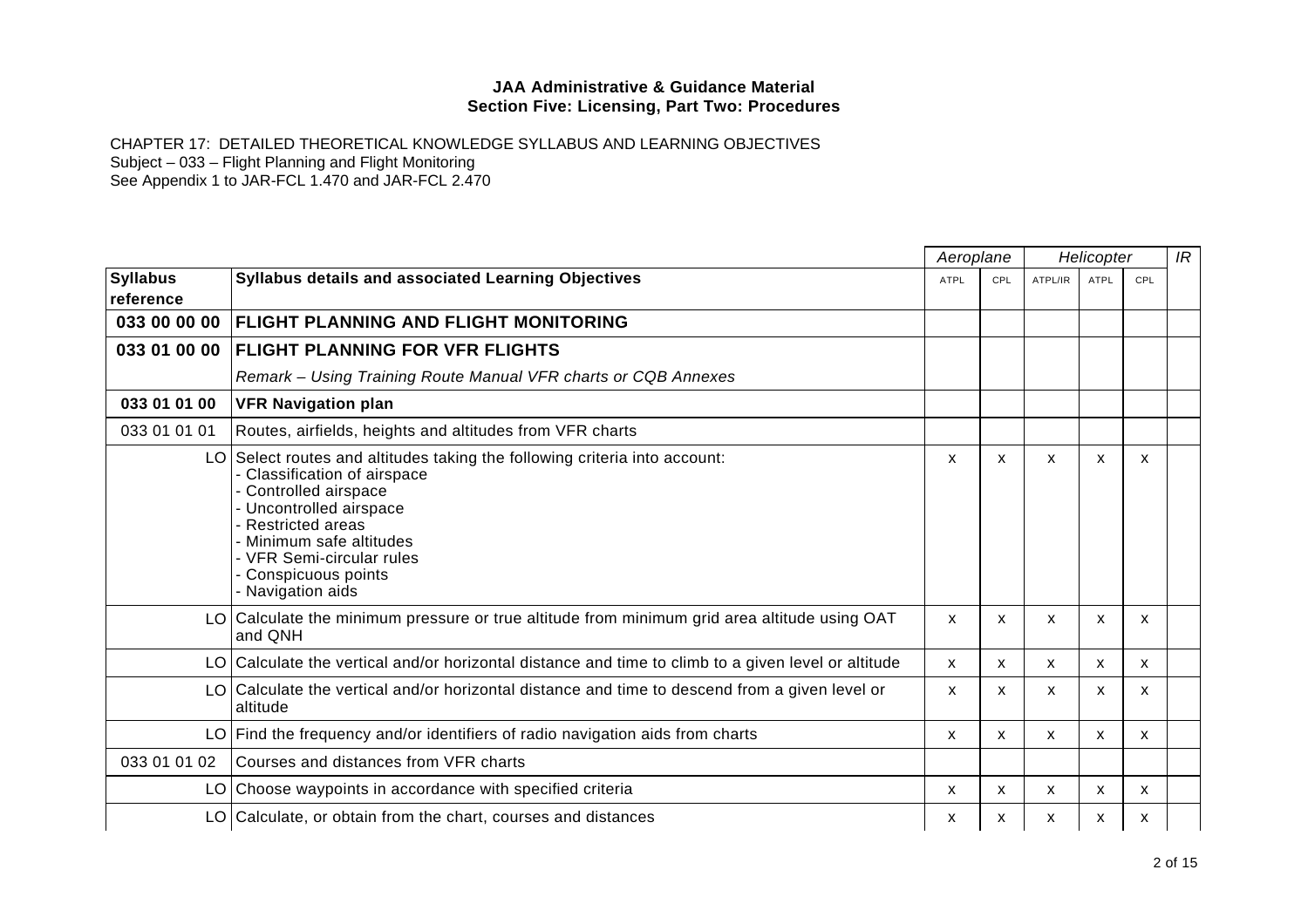CHAPTER 17: DETAILED THEORETICAL KNOWLEDGE SYLLABUS AND LEARNING OBJECTIVES Subject – 033 – Flight Planning and Flight Monitoring

See Appendix 1 to JAR-FCL 1.470 and JAR-FCL 2.470

*Aeroplane Helicopter* **Syllabus reference Syllabus details and associated Learning Objectives** ATPL CPL ATPL CPL ATPL/IR ATPL/IR ATPL CPL ATPL/IR ATPL CPL *IR* LO Find the highest obstacle within a given distance either side of the course  $\quad \quad | \quad x \quad | \quad x \quad | \quad x \quad | \quad x \quad | \quad x \quad | \quad x \quad | \quad x \quad | \quad x \quad | \quad x \quad | \quad x \quad | \quad x \quad | \quad x \quad | \quad x \quad | \quad x \quad | \quad x \quad | \quad x \quad | \quad x \quad | \quad x \quad | \quad x \quad | \quad x \quad | \quad x \quad | \quad x \quad | \quad x \$ LO Find the following data from the chart and transfer to the navigation plan: - Waypoints and/or turning points - Distances - True/magnetic courses x x x x x x x 033 01 01 03 Aerodrome Charts and Aerodrome Directory  $LO$  Explain the reasons for studying the visual departure procedures and the available approach procedures x x x x x x x  $LO$  Find all visual procedures which can be expected at the departure, destination and alternate airfields x x x x x x x  $LO$  Find the following data from the charts or directory: - Aerodrome regulations and opening hours - Terrain high points and man made structures - Altitudes - Courses and radials - Helipads (for helicopter only) - Any other relevant information x x x x x x x 033 01 01 04 Communications and Radio Navigation planning data LO Find communication frequencies and call signs for the following: - control agencies and service facilities - flight information services - weather information stations - Automatic Terminal Information Service x x x x x x x LO|Find the frequency and/or identifier of appropriate radio navigation aids  $\qquad \qquad | \quad x \quad | \quad x \quad | \quad x \quad | \quad x \quad | \quad x \quad | \quad x \quad | \quad x \quad | \quad x \quad | \quad x \quad | \quad x \quad | \quad x \quad | \quad x \quad | \quad x \quad | \quad x \quad | \quad x \quad | \quad x \quad | \quad x \quad | \quad x \quad | \quad x \quad | \quad x \quad | \quad x \quad | \quad x \quad | \quad x \$ 033 01 01 05 Completion of navigation plan LO Complete the navigation plan with the courses and distances as taken from charts x x x x x LO Find departure and arrival routes x x x x x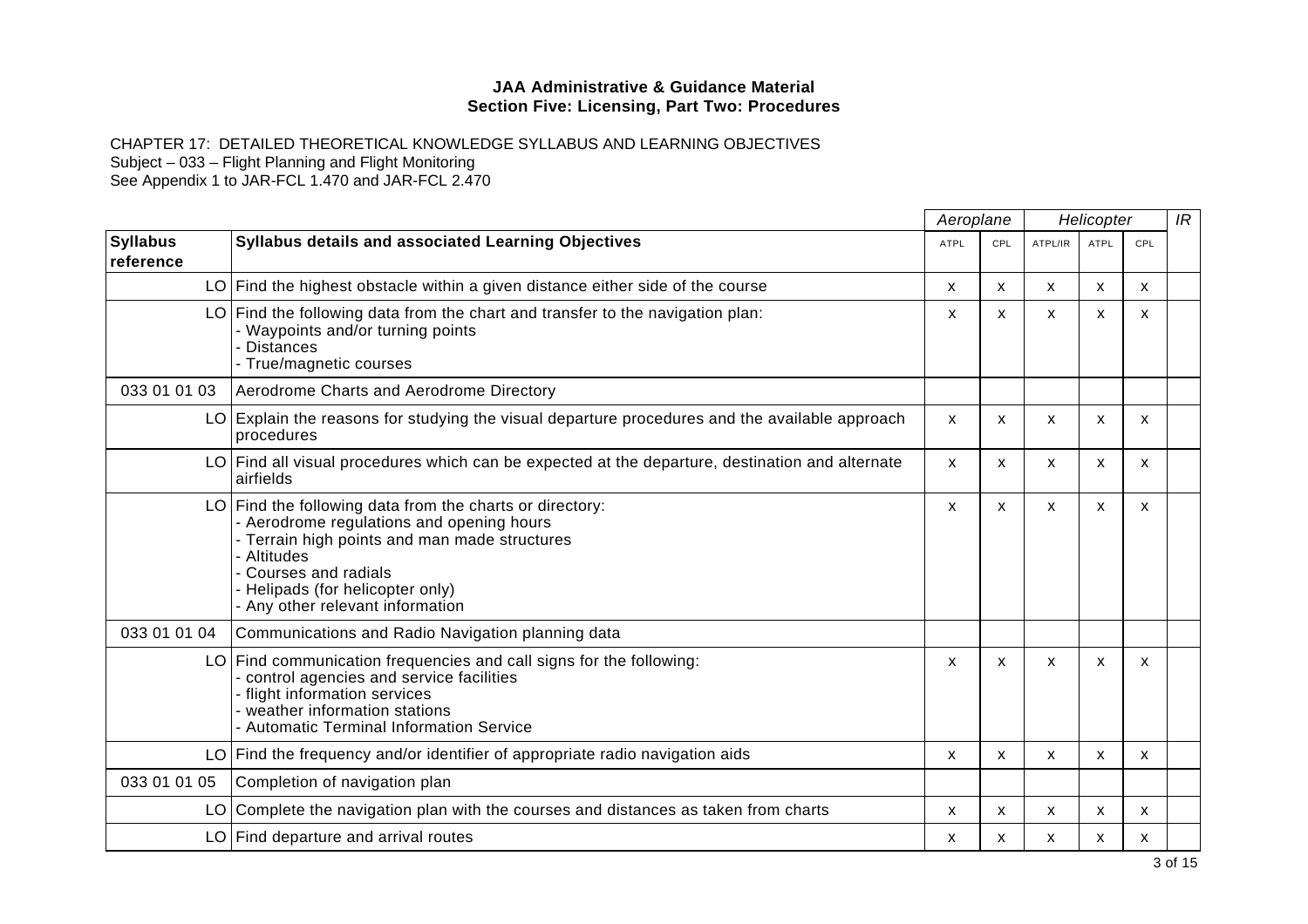|                              |                                                                                                                                                                                                         | Aeroplane    |              | Helicopter   |              |     | IR           |
|------------------------------|---------------------------------------------------------------------------------------------------------------------------------------------------------------------------------------------------------|--------------|--------------|--------------|--------------|-----|--------------|
| <b>Syllabus</b><br>reference | Syllabus details and associated Learning Objectives                                                                                                                                                     | <b>ATPL</b>  | CPL          | ATPL/IR      | <b>ATPL</b>  | CPL |              |
|                              | LO Determine the position of the top of climb (TOC) and top of descend (TOD) given appropriate<br>data                                                                                                  | X            | X            | X            | X            | X   |              |
|                              | LO Determine variation and calculate magnetic courses                                                                                                                                                   | X            | X            | X            | X.           | X   |              |
|                              | LO Calculate the True Air Speed (TAS) given aircraft performance data, altitude and outside air<br>temperature (OAT)                                                                                    | $\mathsf{x}$ | X            | X            | $\mathsf{x}$ | X   |              |
|                              | LO Calculate Wind Correction Angles (WCA) / Drift and Ground Speeds (GS)                                                                                                                                | $\mathsf{x}$ | $\mathsf{x}$ | $\mathsf{x}$ | $\mathsf{x}$ | X   |              |
|                              | LO Calculate individual and accumulated times for each leg to destination and alternate airfields                                                                                                       | $\mathsf{x}$ | X            | $\mathsf{x}$ | X            | x   |              |
| 033 02 00 00                 | <b>FLIGHT PLANNING FOR IFR FLIGHTS</b>                                                                                                                                                                  |              |              |              |              |     |              |
|                              | Remark – Using Training Route Manual IFR charts or CQB Annexes                                                                                                                                          |              |              |              |              |     |              |
| 033 02 01 00                 | <b>IFR Navigation plan</b>                                                                                                                                                                              |              |              |              |              |     |              |
| 033 02 01 01                 | Airways and routes                                                                                                                                                                                      |              |              |              |              |     |              |
|                              | $LO$ Select the preferred airway(s) or route(s) considering:<br>- Altitudes and Flight levels<br>Standard routes<br>- ATC restrictions<br>Shortest distance<br>- Obstacles<br>- Any other relevant data | X            |              | X            |              |     | $\mathsf{x}$ |
| 033 02 01 02                 | Courses and distances from en-route charts                                                                                                                                                              |              |              |              |              |     |              |
|                              | LO Determine courses and distances                                                                                                                                                                      | X            |              | X            |              |     | $\mathsf{x}$ |
|                              | LO   Determine bearings and distances of waypoints from radio navigation aids                                                                                                                           | X            |              | X            |              |     | $\mathsf{x}$ |
| 033 02 01 03                 | Minimum Altitudes                                                                                                                                                                                       |              |              |              |              |     |              |
|                              | LO Define the following minimum altitudes:<br>- Minimum En-route Altitude (MEA)<br>- Minimum Obstacle Clearance Altitude (MOCA)                                                                         | X            |              | X            |              |     | $\mathsf{x}$ |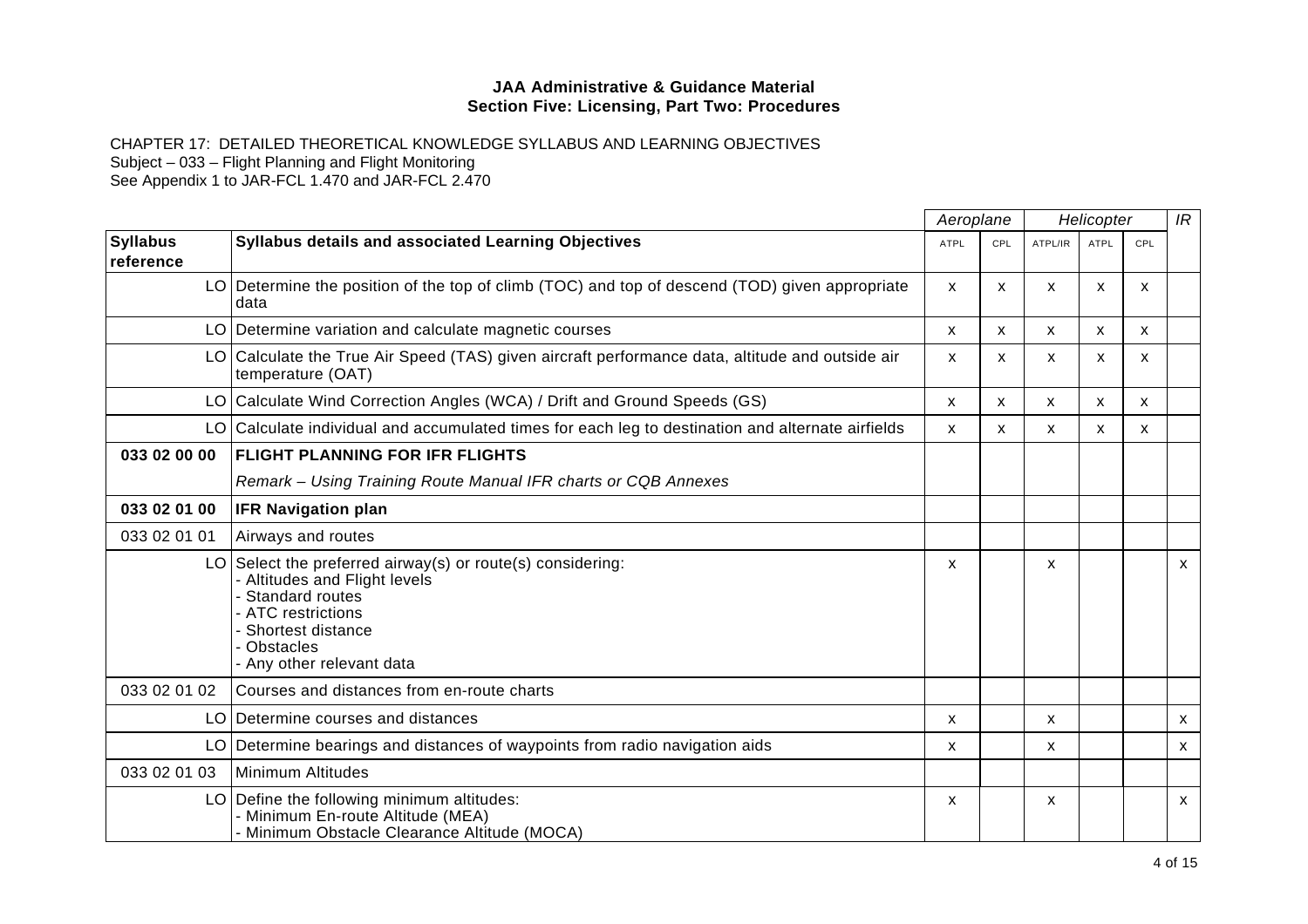CHAPTER 17: DETAILED THEORETICAL KNOWLEDGE SYLLABUS AND LEARNING OBJECTIVES

Subject – 033 – Flight Planning and Flight Monitoring

See Appendix 1 to JAR-FCL 1.470 and JAR-FCL 2.470

|                              |                                                                                                                                                                                                                                                                                                                                                              | Aeroplane    |     | Helicopter |      | IR  |                           |
|------------------------------|--------------------------------------------------------------------------------------------------------------------------------------------------------------------------------------------------------------------------------------------------------------------------------------------------------------------------------------------------------------|--------------|-----|------------|------|-----|---------------------------|
| <b>Syllabus</b><br>reference | <b>Syllabus details and associated Learning Objectives</b>                                                                                                                                                                                                                                                                                                   | ATPL         | CPL | ATPL/IR    | ATPL | CPL |                           |
|                              | Minimum Off Route Altitude (MORA)<br>Grid Minimum Off-Route Altitude (Grid MORA)<br>Maximum Authorized Altitude (MAA)<br>- Minimum Crossing Altitude (MCA)<br>Minimum Holding Altitude (MHA)                                                                                                                                                                 |              |     |            |      |     |                           |
|                              | $LO$ Extract the following minimum altitudes from the chart(s):<br>- Minimum En-route Altitude (MEA)<br>- Minimum Obstacle Clearance Altitude (MOCA)<br>- Minimum Off Route Altitude (MORA)<br>- Grid Minimum Off-Route Altitude (Grid MORA)<br>- Maximum Authorized Altitude (MAA)<br>- Minimum Crossing Altitude (MCA)<br>- Minimum Holding Altitude (MHA) | X            |     | X          |      |     | $\mathsf{x}$              |
| 033 02 01 04                 | Standard Instrument Departures (SIDs) and Standard Arrival Routes (STARs)                                                                                                                                                                                                                                                                                    |              |     |            |      |     |                           |
|                              | LO Explain the reasons for studying SID and STAR charts                                                                                                                                                                                                                                                                                                      | X            |     | X          |      |     | $\boldsymbol{\mathsf{x}}$ |
|                              | LO State the reasons why the SID and STAR charts show procedures only in a pictorial<br>presentation style which is not to scale                                                                                                                                                                                                                             | x            |     | X          |      |     | X                         |
| LO                           | Interpret all data and information represented on SID and STAR charts, particularly:<br>Routings<br>Distances<br>- Courses<br>- Radials<br>- Altitudes/Levels<br>- Frequencies<br><b>Restrictions</b>                                                                                                                                                        | X            |     | X          |      |     | $\mathsf{x}$              |
|                              | LO Identify SIDs and STARs which might be relevant to a planned flight                                                                                                                                                                                                                                                                                       | X            |     | x          |      |     | X                         |
| 033 02 01 05                 | Instrument Approach Charts                                                                                                                                                                                                                                                                                                                                   |              |     |            |      |     |                           |
|                              | LO State the reasons for being familiar with instrument approach procedures and appropriate data<br>for departure, destination and alternate airfields                                                                                                                                                                                                       | $\mathsf{x}$ |     | X          |      |     | $\mathsf{x}$              |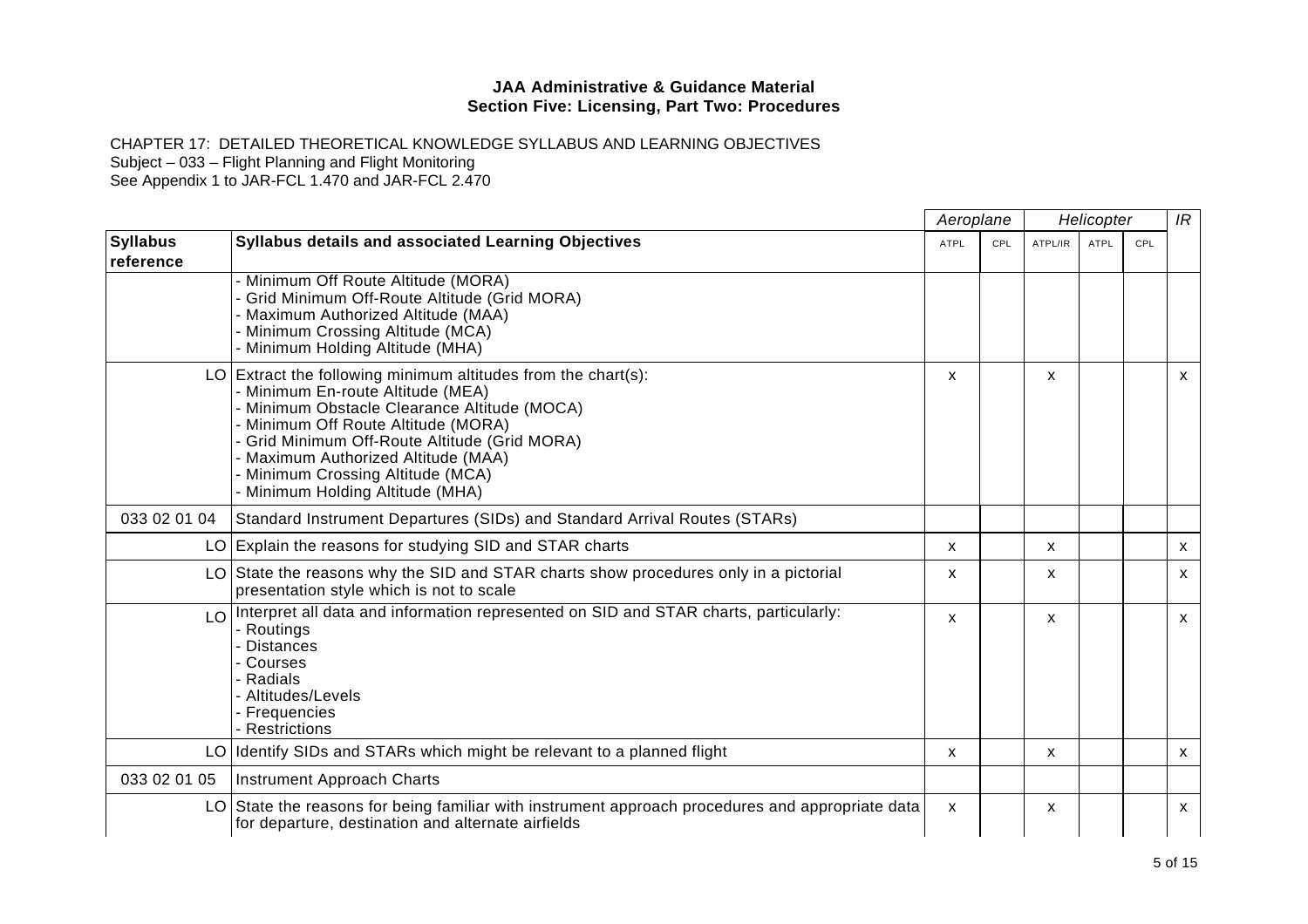CHAPTER 17: DETAILED THEORETICAL KNOWLEDGE SYLLABUS AND LEARNING OBJECTIVES Subject – 033 – Flight Planning and Flight Monitoring

See Appendix 1 to JAR-FCL 1.470 and JAR-FCL 2.470

|                              |                                                                                                                                                                                                                                                                                                                                                                                                                           | Aeroplane    |     | Helicopter   |             |     | IR           |
|------------------------------|---------------------------------------------------------------------------------------------------------------------------------------------------------------------------------------------------------------------------------------------------------------------------------------------------------------------------------------------------------------------------------------------------------------------------|--------------|-----|--------------|-------------|-----|--------------|
| <b>Syllabus</b><br>reference | <b>Syllabus details and associated Learning Objectives</b>                                                                                                                                                                                                                                                                                                                                                                | ATPL         | CPL | ATPL/IR      | <b>ATPL</b> | CPL |              |
|                              | LO Select instrument approach procedures appropriate for departure, destination and alternate<br>airfields                                                                                                                                                                                                                                                                                                                | $\mathsf{x}$ |     | X            |             |     | $\mathsf{X}$ |
|                              | LO Interpret all procedures, data and information represented on Instrument Approach Charts,<br>particularly:<br>- Courses and Radials<br><b>Distances</b><br>- Altitudes/Levels/Heights<br>Restrictions<br>Obstructions<br>- Frequencies<br>Speeds and times<br>Decision Altitudes/Heights (DA/H) and Minimum Descent Altitudes/Heights (MDA/H)<br>- Visibility and runway visual ranges (RVR)<br>Approach light systems | X            |     | X            |             |     | $\mathsf{x}$ |
| 033 02 01 06                 | Communications and Radio Navigation planning data                                                                                                                                                                                                                                                                                                                                                                         |              |     |              |             |     |              |
|                              | LO Find communication frequencies and call signs for the following:<br>control agencies and service facilities<br>- flight information services (FIS)<br>- weather information stations<br>- Automatic Terminal Information Service (ATIS)                                                                                                                                                                                | x            |     | X            |             |     | $\mathsf{X}$ |
|                              | $LO$ Find the frequency and/or identifiers of radio navigation aids                                                                                                                                                                                                                                                                                                                                                       | X            |     | $\mathsf{x}$ |             |     | X            |
| 033 02 01 07                 | Completion of navigation plan                                                                                                                                                                                                                                                                                                                                                                                             |              |     |              |             |     |              |
|                              | LO Complete the navigation plan with the courses, distances and frequencies taken from charts                                                                                                                                                                                                                                                                                                                             | X            |     | X            |             |     | $\mathsf{x}$ |
|                              | LO Find Standard Instrument Departure and Arrival Routes to be flown and/or to be expected                                                                                                                                                                                                                                                                                                                                | $\mathsf{x}$ |     | X            |             |     | $\mathsf{x}$ |
|                              | LO Determine the position of Top of Climb (TOC) and Top of Descent (TOD) given appropriate<br>data                                                                                                                                                                                                                                                                                                                        | X            |     | X            |             |     | $\mathsf{x}$ |
|                              | LO Determine variation and calculate magnetic/true courses                                                                                                                                                                                                                                                                                                                                                                | X            |     | X            |             |     | $\mathsf{X}$ |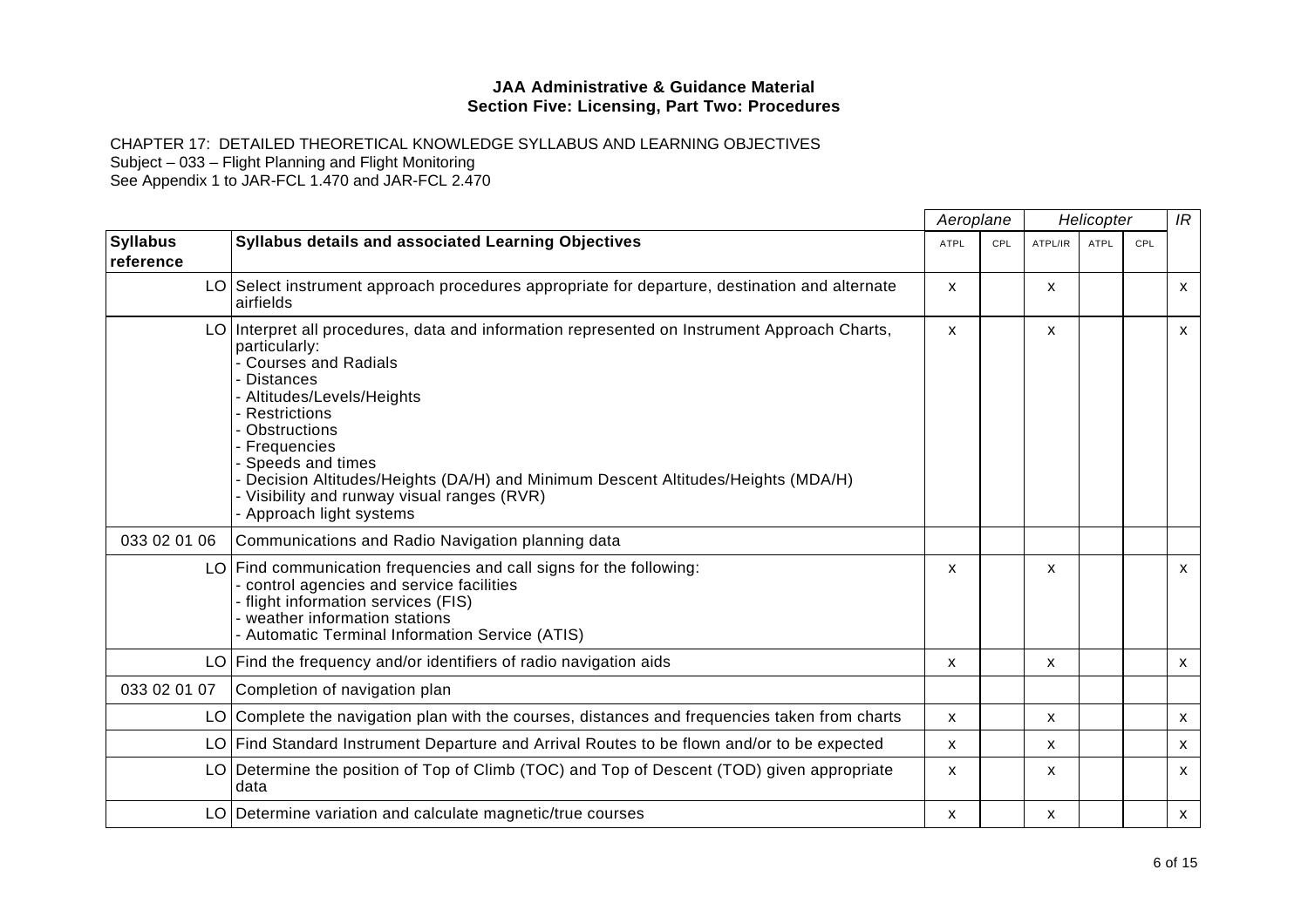|                              |                                                                                                                                                                                  | Aeroplane<br>Helicopter |     |         |             |     | IR                        |
|------------------------------|----------------------------------------------------------------------------------------------------------------------------------------------------------------------------------|-------------------------|-----|---------|-------------|-----|---------------------------|
| <b>Syllabus</b><br>reference | Syllabus details and associated Learning Objectives                                                                                                                              | <b>ATPL</b>             | CPL | ATPL/IR | <b>ATPL</b> | CPL |                           |
|                              | LO Calculate True Air Speed (TAS) given aircraft performance data, altitude and outside air<br>temperature (OAT)                                                                 | X.                      |     | X       |             |     | $\mathsf{X}$              |
|                              | LO Calculate Wind Correction Angles (WCA) / Drift and Ground Speeds (GS)                                                                                                         | X                       |     | X       |             |     | $\mathsf{x}$              |
|                              | LO Determine all relevant Altitudes/Levels particularly MEA, MOCA, MORA, MAA, MCA, MRA<br>and MSA                                                                                | X                       |     | X       |             |     | $\mathsf{x}$              |
|                              | LO Calculate individual and accumulated times for each leg to destination and alternate airfields                                                                                | X                       |     | X       |             |     | $\mathsf{x}$              |
| 033 03 00 00                 | <b>FUEL PLANNING</b>                                                                                                                                                             |                         |     |         |             |     |                           |
| 033 03 01 00                 | General                                                                                                                                                                          |                         |     |         |             |     |                           |
|                              | LO Convert between volume, mass and density given in different units which are commonly used<br>in aviation                                                                      | $\mathsf{x}$            | X   | X       | X           | X   | $\mathsf{x}$              |
|                              | LO Determine relevant data from flight manual, such as fuel capacity, fuel flow/consumption at<br>different power/thrust settings, altitudes and atmospheric conditions          | X                       | X   | X       | X           | X   | $\mathsf{x}$              |
|                              | LO Calculate attainable flight time/range given fuel flow/consumption and available amount of fuel                                                                               | X                       | X   | X       | X           | X   | $\boldsymbol{\mathsf{x}}$ |
|                              | LO Calculate the required fuel given fuel flow/consumption and required time/range to be flown                                                                                   | X                       | X.  | X       | x           | х   | $\boldsymbol{\mathsf{x}}$ |
|                              | LO Calculate the required fuel for a VFR flight given expected meteorological conditions and<br>expected delays under defined conditions                                         | X                       | X   | X       | X           | X   | $\boldsymbol{\mathsf{x}}$ |
|                              | LO Calculate the required fuel for an IFR flight given expected meteorological conditions and<br>expected delays under defined conditions.                                       | X.                      |     | X       |             |     | $\mathsf{X}$              |
| 033 03 02 00                 | Pre-flight fuel planning for commercial flights                                                                                                                                  |                         |     |         |             |     |                           |
| 033 03 02 01                 | Taxi fuel                                                                                                                                                                        |                         |     |         |             |     |                           |
|                              | LO Determine the fuel required for engine start and taxi by consulting the fuel usage tables and/or<br>graphs from the flight manual taking into account all relevant conditions | X                       | X   | X       | X           | X   |                           |
| 033 03 02 02                 | Trip fuel                                                                                                                                                                        |                         |     |         |             |     |                           |
|                              | LO Define trip fuel and name the segments of flight for which the trip fuel is relevant                                                                                          | x                       | х   | x       | x           | x   |                           |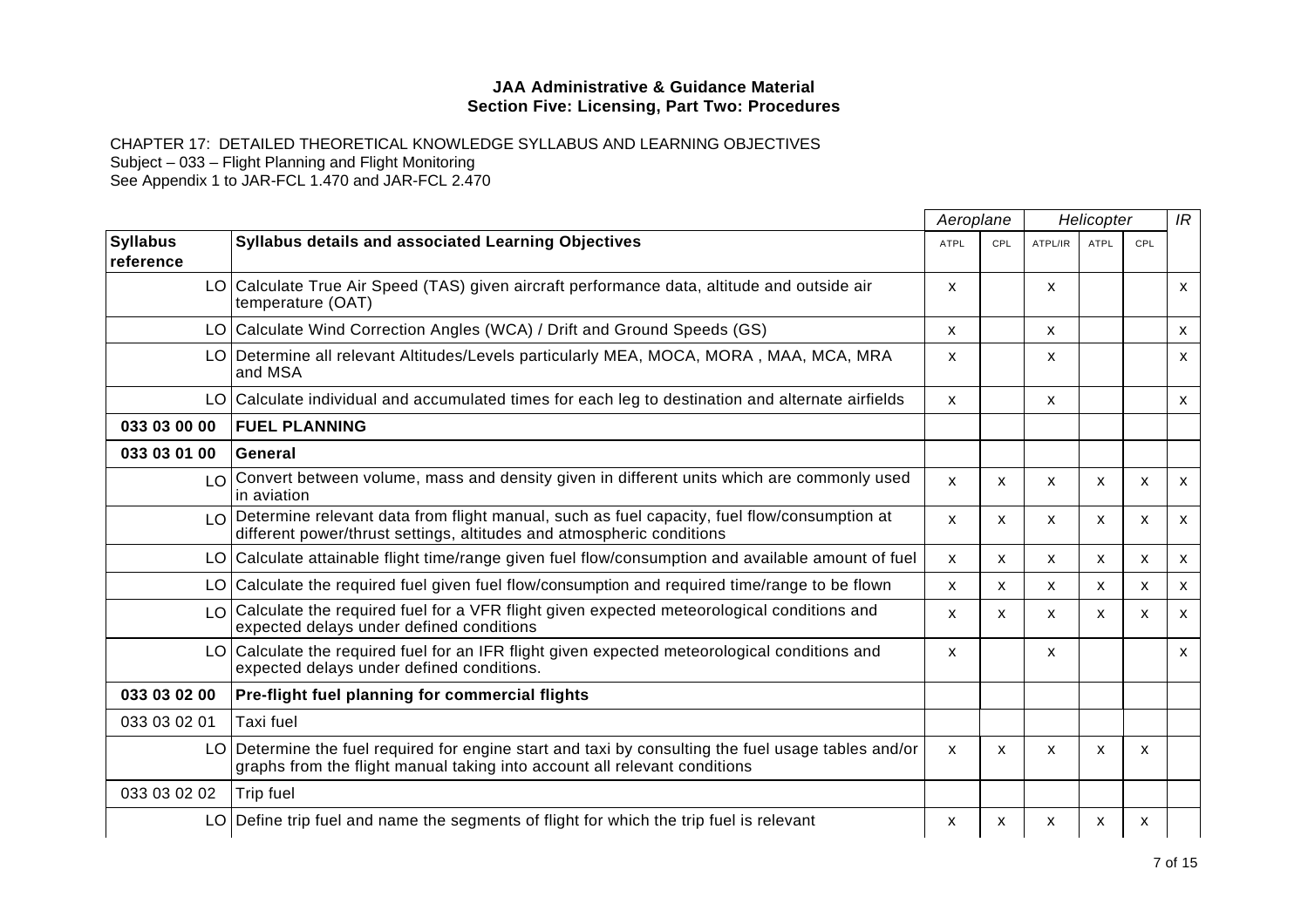|                              |                                                                                                                                       |              | Aeroplane |         | Helicopter  |     |  |
|------------------------------|---------------------------------------------------------------------------------------------------------------------------------------|--------------|-----------|---------|-------------|-----|--|
| <b>Syllabus</b><br>reference | Syllabus details and associated Learning Objectives                                                                                   | ATPL         | CPL       | ATPL/IR | <b>ATPL</b> | CPL |  |
|                              | LO Determine the trip fuel for the flight using data from the navigation plan and fuel tables and/or<br>graphs from the flight manual | $\mathsf{x}$ | X         | X       | X           | x   |  |
| 033 03 02 03                 | Reserve fuel and its components                                                                                                       |              |           |         |             |     |  |
|                              | Contingency fuel                                                                                                                      |              |           |         |             |     |  |
|                              | $LO$ Explain the reasons for having contingency fuel                                                                                  | X            | X         | X       | X           | X   |  |
|                              | LO State and explain the requirements for contingency fuel as detailed in JAR-OPS 1.255                                               | X            | X         |         |             |     |  |
| LO I                         | Calculate contingency fuel using requirements as detailed in JAR-OPS 1.255                                                            | X            | X         |         |             |     |  |
|                              | LO State and explain the requirements for contingency fuel as detailed in JAR-OPS 3.255                                               |              |           | X       | X           | X   |  |
|                              | LO Calculate the contingency fuel using requirements as detailed in JAR-OPS 3.255 for IFR<br>flights                                  |              |           | x       |             |     |  |
|                              | LO Calculate the contingency fuel using requirements as detailed in JAR-OPS 3.255 for VFR<br>flights in a hostile environment         |              |           | X       | X           | x   |  |
|                              | LO Calculate the contingency fuel using requirements as detailed in JAR-OPS 3.255 for VFR<br>flights in a<br>non-hostile environment  |              |           | X       | X           | X   |  |
|                              | Alternate fuel                                                                                                                        |              |           |         |             |     |  |
|                              | $LO$ Explain the reasons and regulations for having alternate fuel and name the segments of flight<br>for which the fuel is relevant  | $\mathsf{x}$ | X         | X       | X           | X   |  |
|                              | LO Calculate the alternate fuel in accordance with JAR-OPS 1.255 and relevant data from the<br>navigation plan and the Flight Manual  | $\mathsf{x}$ | X         |         |             |     |  |
|                              | LO Calculate the alternate fuel in accordance with JAR-OPS 3.255 and relevant data from the<br>navigation plan and the Flight Manual  |              |           | X       | X           | X   |  |
|                              | Final reserve fuel                                                                                                                    |              |           |         |             |     |  |
|                              | LO Explain the reasons and regulations for having final reserve fuel                                                                  | X            | X         | X       | x           | x   |  |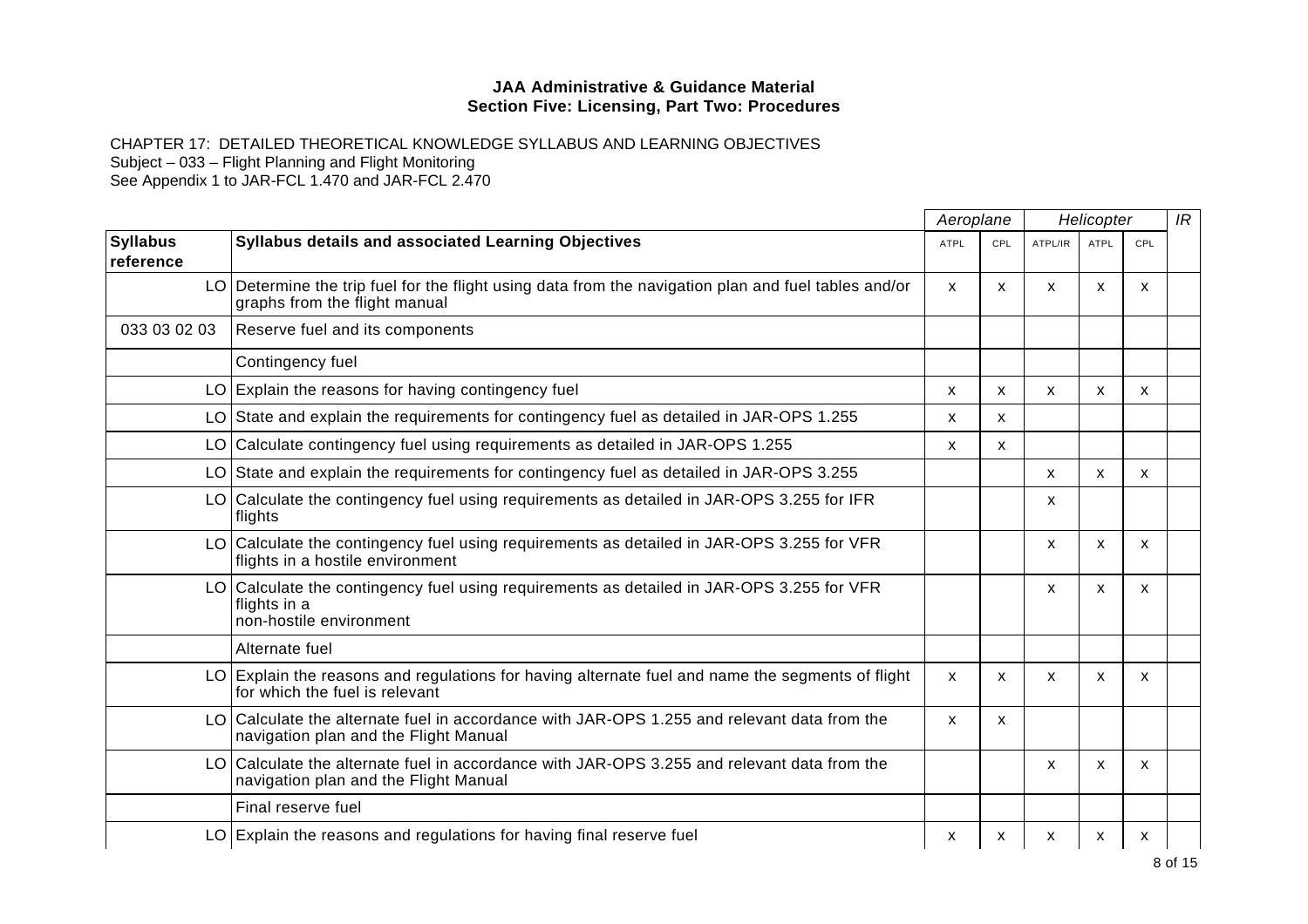|                              | Aeroplane                                                                                                                                                                                                                        |              |                           | Helicopter   |              |     | IR |
|------------------------------|----------------------------------------------------------------------------------------------------------------------------------------------------------------------------------------------------------------------------------|--------------|---------------------------|--------------|--------------|-----|----|
| <b>Syllabus</b><br>reference | <b>Syllabus details and associated Learning Objectives</b>                                                                                                                                                                       | <b>ATPL</b>  | CPL                       | ATPL/IR      | <b>ATPL</b>  | CPL |    |
|                              | LO Calculate the final reserve fuel for an aeroplane with reciprocating engines and for an<br>aeroplane with turbine power units in accordance with JAR-OPS 1.255 requirements and<br>using relevant data from the Flight Manual | $\mathsf{x}$ | $\boldsymbol{\mathsf{x}}$ |              |              |     |    |
|                              | LO Calculate the final reserve fuel for a VFR flight (by day with reference to visual landmarks) in<br>accordance with JAR-OPS 3.255 requirements and using relevant data from the Flight Manual                                 |              |                           | X            | $\mathsf{x}$ | X   |    |
|                              | LO Calculate the final reserve fuel for a IFR flight in accordance with JAR-OPS 3.255<br>requirements and using relevant data from the Flight Manual                                                                             |              |                           | X            | X            | X   |    |
|                              | Additional fuel                                                                                                                                                                                                                  |              |                           |              |              |     |    |
|                              | LO Explain the reasons and regulations for having additional fuel                                                                                                                                                                | X            | $\mathsf{x}$              | X            | X            | X   |    |
|                              | LO Calculate the additional fuel for an IFR flight without a destination alternate in accordance with<br>JAR-OPS                                                                                                                 | X            |                           |              |              |     |    |
|                              | 1.255 and 1.295 for an isolated aerodrome                                                                                                                                                                                        |              |                           |              |              |     |    |
|                              | LO Calculate the additional fuel for a flight to an isolated heliport in accordance with AMC OPS<br>3.255                                                                                                                        |              |                           | x            | X            | X   |    |
| 033 03 02 04                 | Extra fuel                                                                                                                                                                                                                       |              |                           |              |              |     |    |
|                              | $LO$ Explain the reasons and regulations for having extra fuel in accordance with JAR-OPS 1.255                                                                                                                                  | $\mathsf{x}$ | X                         |              |              |     |    |
|                              | $LO$ Explain the reasons and regulations for having extra fuel in accordance with JAR-OPS 3.255.                                                                                                                                 |              |                           | $\mathsf{x}$ | X            | X   |    |
|                              | LO Calculate the possible extra fuel under given conditions                                                                                                                                                                      | x            | X                         | X            | X            | x   |    |
| 033 03 02 05                 | Calculation of total fuel and completion of the fuel section of the navigation plan (fuel log)                                                                                                                                   |              |                           |              |              |     |    |
|                              | LO Calculate the total fuel required for a flight                                                                                                                                                                                | X            | X                         | X            | X            | X   |    |
|                              | LO Complete the fuel log                                                                                                                                                                                                         | x            | X                         | x            | X            | X   |    |
| 033 03 03 00                 | <b>Specific fuel calculation procedures</b>                                                                                                                                                                                      |              |                           |              |              |     |    |
| 033 03 03 01                 | Decision point procedure                                                                                                                                                                                                         |              |                           |              |              |     |    |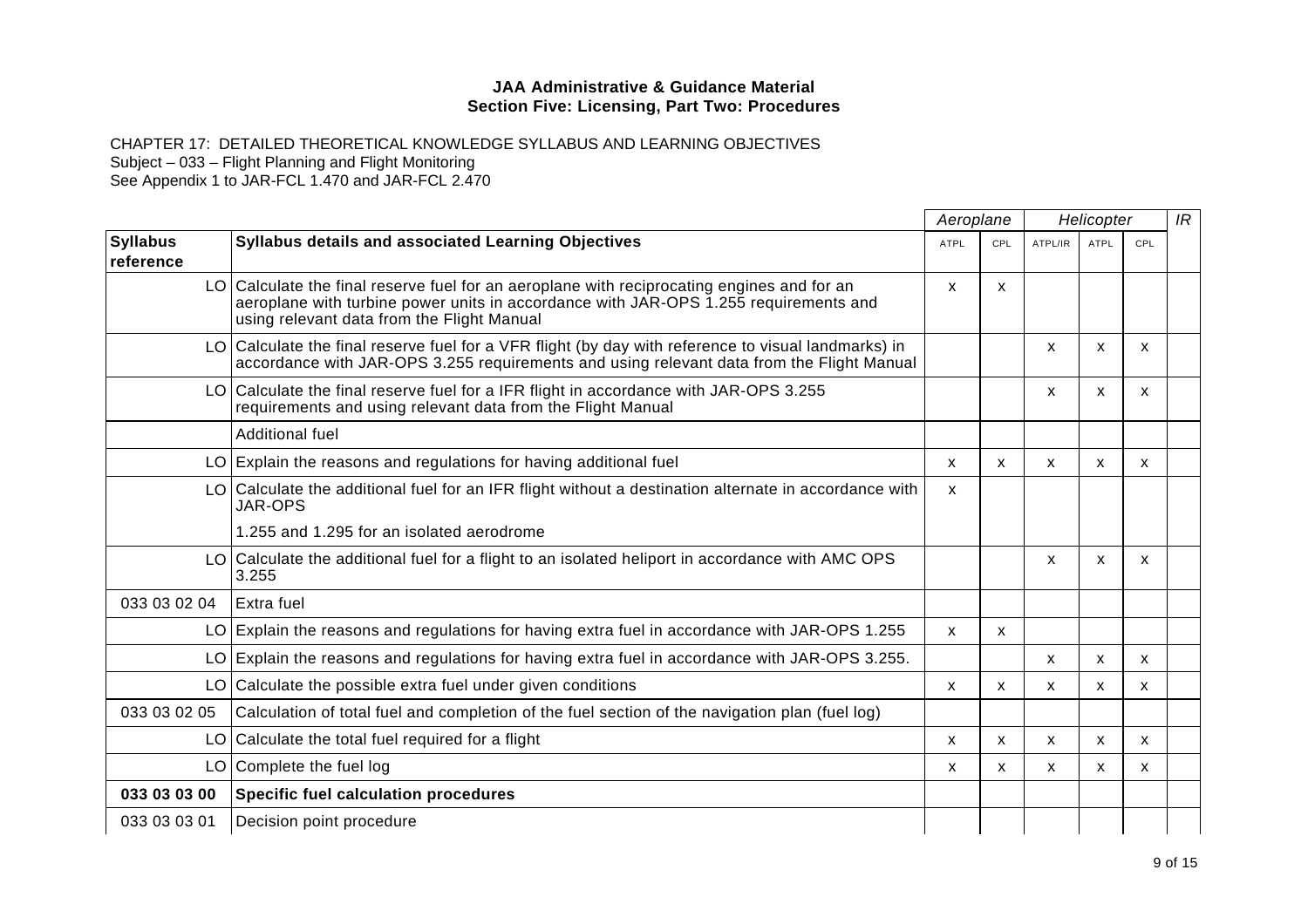|                              |                                                                                                                                                                                  | Aeroplane    |     | Helicopter |             |     | IR |
|------------------------------|----------------------------------------------------------------------------------------------------------------------------------------------------------------------------------|--------------|-----|------------|-------------|-----|----|
| <b>Syllabus</b><br>reference | Syllabus details and associated Learning Objectives                                                                                                                              | <b>ATPL</b>  | CPL | ATPL/IR    | <b>ATPL</b> | CPL |    |
|                              | LO Explain the reasons and regulations for the decision point procedure as stated in AMC OPS<br>1.255                                                                            | <b>X</b>     |     |            |             |     |    |
|                              | LO Calculate the contingency fuel and trip fuel required in accordance with the decision point<br>procedure                                                                      | X            |     |            |             |     |    |
| 033 03 03 02                 | Isolated aerodrome procedure                                                                                                                                                     |              |     |            |             |     |    |
|                              | $LO$ Explain the basic procedures for an isolated aerodrome as stated in AMC OPS 1.255                                                                                           | $\mathsf{x}$ |     |            |             |     |    |
|                              | LO Calculate additional fuel for aeroplanes with reciprocating engines according to the isolated<br>aerodrome procedures                                                         | X            |     |            |             |     |    |
|                              | LO Calculate additional fuel for aeroplanes with turbine engines according to isolated aerodrome<br>procedures                                                                   | X            |     |            |             |     |    |
| 033 03 03 03                 | Pre-determined point procedure                                                                                                                                                   |              |     |            |             |     |    |
|                              | $LO$ Explain the basic idea of the pre-determined point procedure as stated in AMC OPS 1.255                                                                                     | X            |     |            |             |     |    |
|                              | LO Calculate additional fuel for aeroplanes with reciprocating engines according to pre-<br>determined point procedure                                                           | x            |     |            |             |     |    |
|                              | LO Calculate additional fuel for aeroplanes with turbine engines according to pre-determined point<br>procedure                                                                  | X            |     |            |             |     |    |
| 033 03 03 04                 | <b>Fuel tankering</b>                                                                                                                                                            |              |     |            |             |     |    |
|                              | $LO$ Explain the basic idea of fuel tankering procedures                                                                                                                         | X            |     |            |             |     |    |
|                              | $LO$ Explain that there is an optimum fuel quantity to be tankered (as a function of the fuel price<br>ratio between departure and destination airports and air distance to fly) | X            |     |            |             |     |    |
|                              | LO Calculate tankered fuel using given appropriate graphs, tables and/or data.                                                                                                   | X            |     |            |             |     |    |
| 033 03 03 05                 | Isolated heliport procedure                                                                                                                                                      |              |     |            |             |     |    |
|                              | $LO$ Explain the basic idea of the isolated heliport procedures as stated in AMC OPS 3.255                                                                                       |              |     | X          | x           |     |    |
|                              | LO Calculate additional fuel according to isolated heliport procedure as stated in AMC OPS 3.255                                                                                 |              |     | х          | х           |     |    |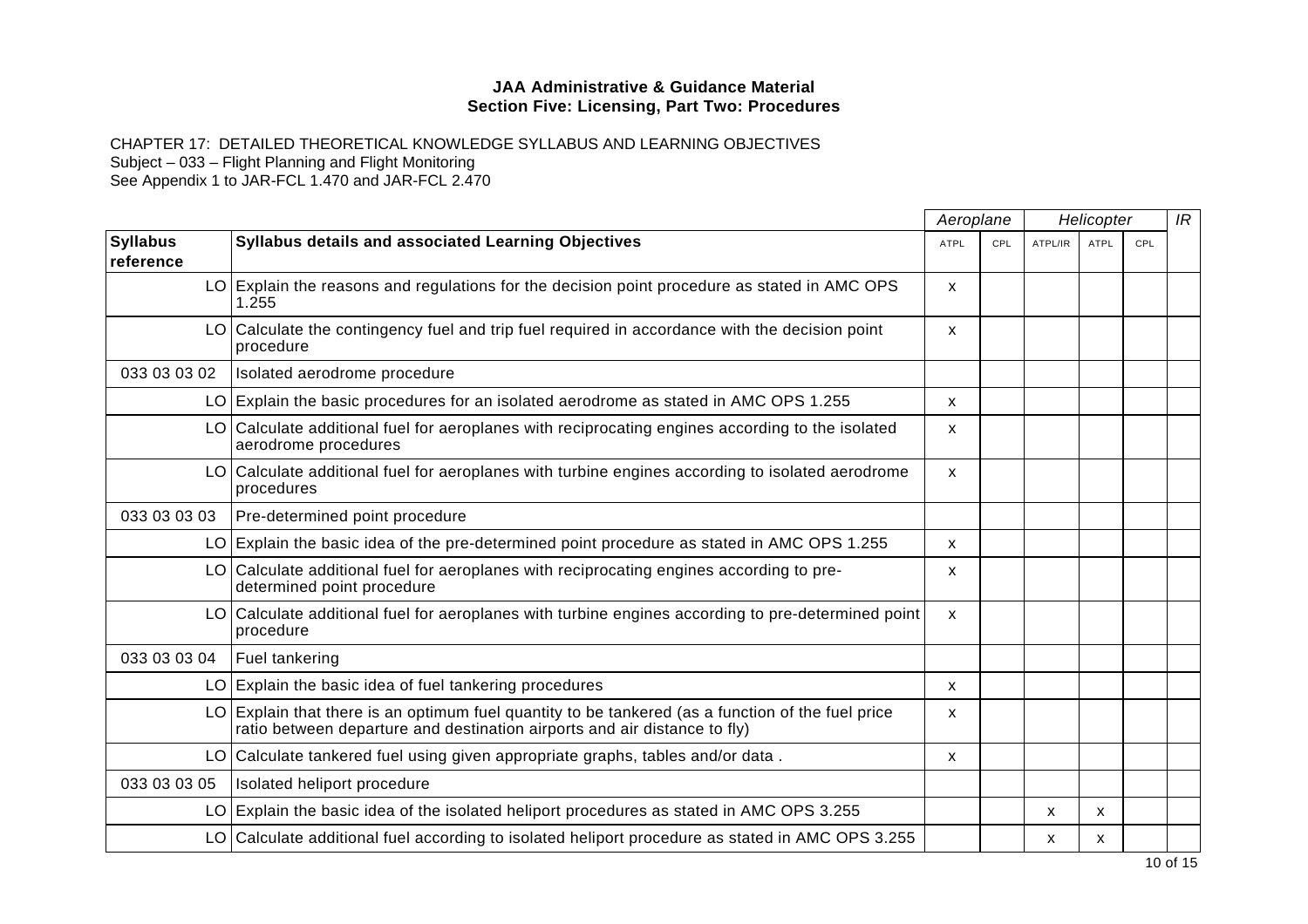|                              |                                                                                                                                                                                                                                                                                                                      | Aeroplane    |     |         | Helicopter  |              | IR           |
|------------------------------|----------------------------------------------------------------------------------------------------------------------------------------------------------------------------------------------------------------------------------------------------------------------------------------------------------------------|--------------|-----|---------|-------------|--------------|--------------|
| <b>Syllabus</b><br>reference | <b>Syllabus details and associated Learning Objectives</b>                                                                                                                                                                                                                                                           | <b>ATPL</b>  | CPL | ATPL/IR | <b>ATPL</b> | CPL          |              |
|                              | flying IFR                                                                                                                                                                                                                                                                                                           |              |     |         |             |              |              |
|                              | LO Calculate additional fuel according to isolated heliport procedure as stated in AMC OPS 3.255<br>flying VFR and navigating by means other than by reference to visual landmarks.                                                                                                                                  |              |     | X       | X           |              |              |
| 033 04 00 00                 | <b>PRE-FLIGHT PREPARATION</b>                                                                                                                                                                                                                                                                                        |              |     |         |             |              |              |
| 033 04 01 00                 | <b>NOTAM briefing</b>                                                                                                                                                                                                                                                                                                |              |     |         |             |              |              |
| 033 04 01 01                 | Ground facilities and services                                                                                                                                                                                                                                                                                       |              |     |         |             |              |              |
|                              | LO Check that ground facilities and services required for the planned flight are available and<br>adequate                                                                                                                                                                                                           | X            | X   | X       | X           | X            | $\mathsf{x}$ |
| 033 04 01 02                 | Departure, destination and alternate aerodromes                                                                                                                                                                                                                                                                      |              |     |         |             |              |              |
|                              | $LO$ Find and analyse the latest state at the departure, destination and alternate aerodromes, in<br>particular for:<br>- Opening hours<br>- Work in Progress (WIP)<br>Special procedures due to Work in Progress (WIP)<br>Obstructions<br>Changes of frequencies for communications, navigation aids and facilities | $\mathsf{x}$ | X   | X       | X           | $\mathsf{x}$ | $\mathsf{x}$ |
| 033 04 01 03                 | Airway routings and airspace structure                                                                                                                                                                                                                                                                               |              |     |         |             |              |              |
|                              | $LO$ Find and analyse the latest en-route state for:<br>- Airway(s) or Route(s)<br>- Restricted, Dangerous and Prohibited areas<br>Changes of frequencies for communications, navigation aids and facilities                                                                                                         | X            | X   | X       | X           | X            | $\mathsf{x}$ |
| 033 04 02 00                 | <b>Meteorological briefing</b>                                                                                                                                                                                                                                                                                       |              |     |         |             |              |              |
| 033 04 02 01                 | Extraction and analysis of relevant data from meteorological documents                                                                                                                                                                                                                                               |              |     |         |             |              |              |
|                              | Remark - this item is taught and examined in subject 050)                                                                                                                                                                                                                                                            |              |     |         |             |              |              |
| 033 04 02 02                 | Update of navigation plan using the latest meteorological information:                                                                                                                                                                                                                                               |              |     |         |             |              |              |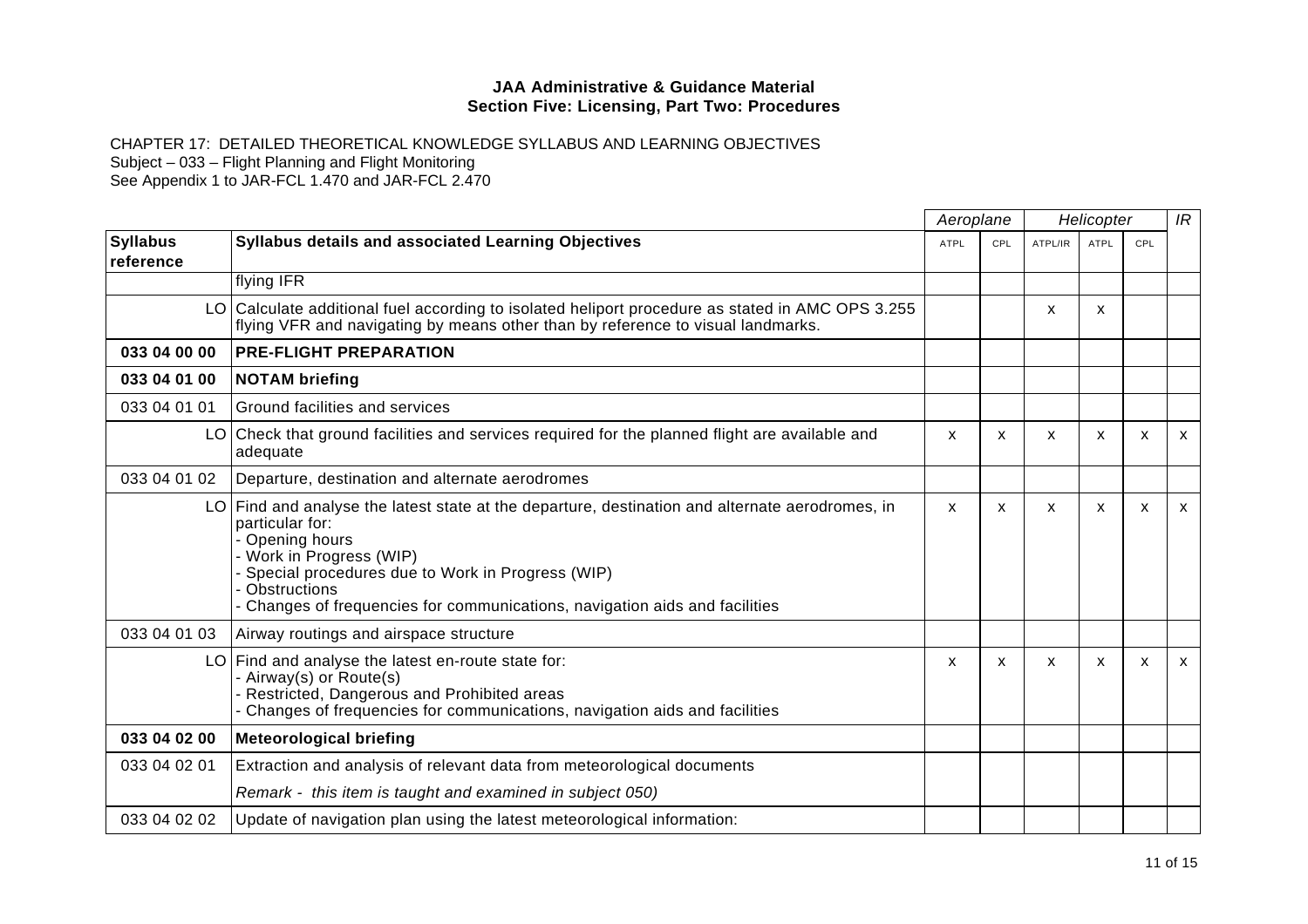|                              |                                                                                                            | Aeroplane   |              |              | Helicopter   |              | IR           |
|------------------------------|------------------------------------------------------------------------------------------------------------|-------------|--------------|--------------|--------------|--------------|--------------|
| <b>Syllabus</b><br>reference | Syllabus details and associated Learning Objectives                                                        | <b>ATPL</b> | CPL          | ATPL/IR      | <b>ATPL</b>  | CPL          |              |
|                              | LO Confirm the optimum altitude/FL given wind, temperature and aircraft data                               | X           | $\mathsf{x}$ | X            | X            | X            | $\mathsf{x}$ |
|                              | LO Confirm true altitudes to ensure that statutory minimum clearance is attained given<br>atmospheric data | X           | X            | x            | X            | X            | $\mathsf{x}$ |
|                              | LO Confirm magnetic headings and ground speeds                                                             | X           | $\mathsf{x}$ | X            | $\mathsf{x}$ | X            | $\mathsf{x}$ |
|                              | $LO $ Confirm the individual leg times and the total time en route                                         | x           | X            | X.           | X.           | X            | $\mathsf{x}$ |
|                              | $LO $ Confirm the total time en route for the trip to the destination                                      | X           | $\mathsf{x}$ | X            | $\mathsf{x}$ | X            | $\mathsf{x}$ |
| LO I                         | Confirm the total time from destination to the alternate airfield                                          | X           | $\mathsf{x}$ | $\mathsf{x}$ | $\mathsf{x}$ | $\mathsf{x}$ | $\mathsf{x}$ |
| 033 04 02 03                 | Update of Mass and Balance                                                                                 |             |              |              |              |              |              |
|                              | Remark - this item is taught and examined in subjects 031                                                  |             |              |              |              |              |              |
| 033 04 02 04                 | Update of Performance data                                                                                 |             |              |              |              |              |              |
|                              | Remark - this item is taught and examined in subject 032 for Aeroplanes and subject 034 for<br>Helicopters |             |              |              |              |              |              |
| 033 04 02 05                 | Update of fuel log                                                                                         |             |              |              |              |              |              |
|                              | LO Calculate revised fuel data in accordance with changed conditions                                       | X           | X            | X            | X            | X            | $\mathsf{x}$ |
| 033 04 03 00                 | Point of Equal Time (PET) and Point of Safe Return (PSR)                                                   |             |              |              |              |              |              |
| 033 04 03 01                 | Point of Equal Time (PET)                                                                                  |             |              |              |              |              |              |
|                              | LO Define PET                                                                                              | X           |              | X            | X            |              |              |
|                              | LO Explain the basic idea of determination of PET                                                          | X           |              | X            | X            |              |              |
|                              | LO Calculate the position of a PET and the ETA at the PET given relevant data                              | x           |              | X            | X.           |              |              |
| 033 04 03 02                 | Point of Safe Return (PSR)                                                                                 |             |              |              |              |              |              |
|                              | LO Define PSR                                                                                              | X           |              | X            | X            |              |              |
|                              | LO Explain the basic idea of determination of PSR                                                          | X           |              | X            | X            |              |              |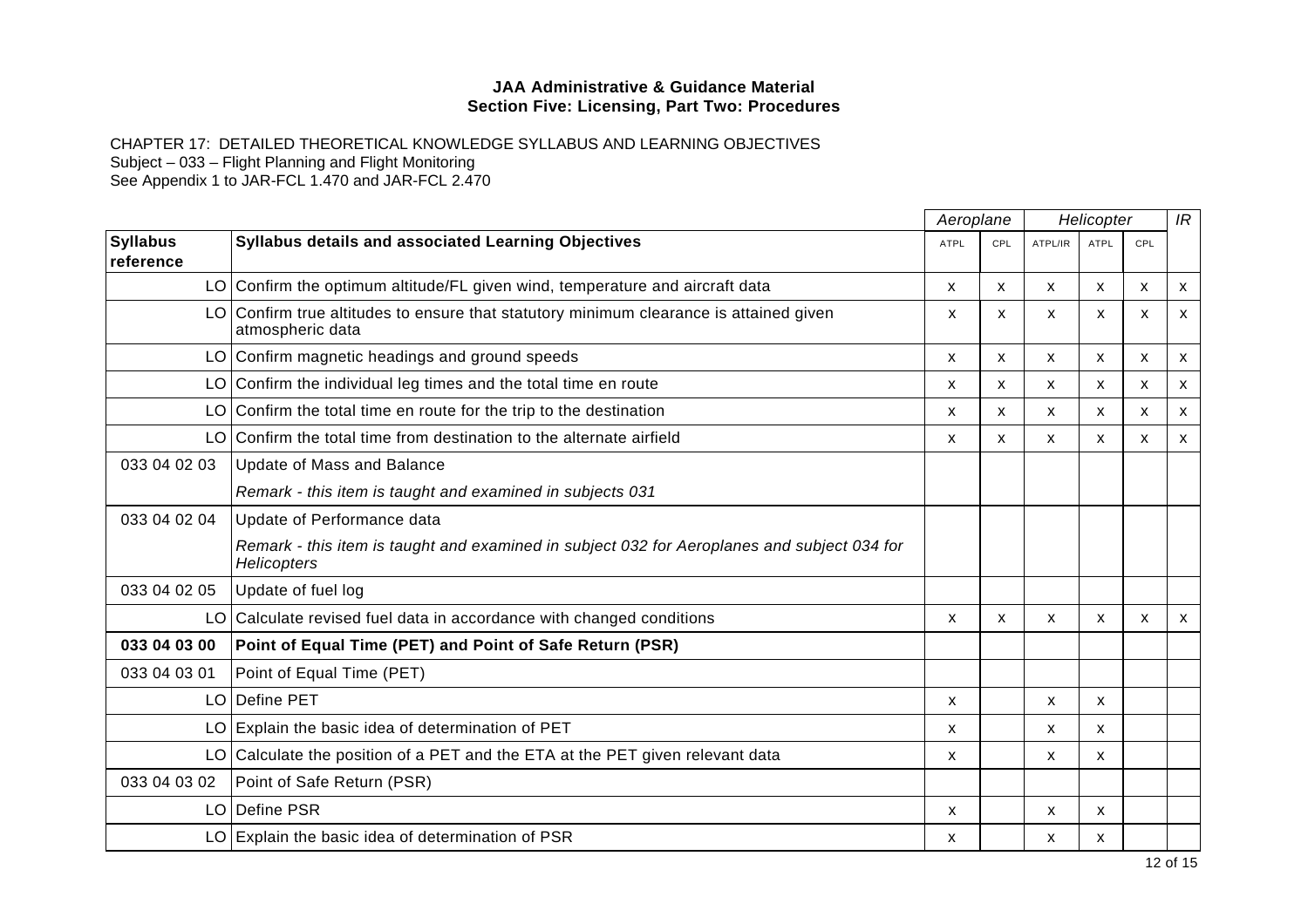CHAPTER 17: DETAILED THEORETICAL KNOWLEDGE SYLLABUS AND LEARNING OBJECTIVES Subject – 033 – Flight Planning and Flight Monitoring

See Appendix 1 to JAR-FCL 1.470 and JAR-FCL 2.470

|                              |                                                                                                                                                                                                                                                                                                                                                                                                                                                                                                                                                                    | Aeroplane   |              | Helicopter |              |              | IR           |
|------------------------------|--------------------------------------------------------------------------------------------------------------------------------------------------------------------------------------------------------------------------------------------------------------------------------------------------------------------------------------------------------------------------------------------------------------------------------------------------------------------------------------------------------------------------------------------------------------------|-------------|--------------|------------|--------------|--------------|--------------|
| <b>Syllabus</b><br>reference | <b>Syllabus details and associated Learning Objectives</b>                                                                                                                                                                                                                                                                                                                                                                                                                                                                                                         | <b>ATPL</b> | CPL          | ATPL/IR    | <b>ATPL</b>  | CPL          |              |
|                              | LO Calculate the position of a PSR and the ETA at the PSR given relevant data                                                                                                                                                                                                                                                                                                                                                                                                                                                                                      | X           |              | X          | X            |              |              |
| 033 05 00 00                 | ICAO FLIGHT PLAN (ATS Flight Plan)                                                                                                                                                                                                                                                                                                                                                                                                                                                                                                                                 |             |              |            |              |              |              |
| 033 05 01 00                 | Individual Flight Plan                                                                                                                                                                                                                                                                                                                                                                                                                                                                                                                                             |             |              |            |              |              |              |
| 033 05 01 01                 | Format of Flight Plan                                                                                                                                                                                                                                                                                                                                                                                                                                                                                                                                              |             |              |            |              |              |              |
|                              | LO State the reasons for a fixed format of an ICAO ATS Flight Plan (FPL)                                                                                                                                                                                                                                                                                                                                                                                                                                                                                           | X           | $\mathsf{x}$ | X          | $\mathsf{x}$ | $\mathsf{x}$ | $\mathsf{x}$ |
|                              | LO Determine the correct entries to complete an FPL plus decode and interpret the entries in a<br>completed FPL, particularly for the following:<br>- Aircraft identification (Item 7)<br>- Flight rules and type of flight (Item 8)<br>- Number and type of aircraft and wake turbulence category (Item 9)<br>Equipment (Item 10)<br>Departure aerodrome and time (Item 13)<br>- Route (Item 15)<br>Destination aerodrome, total estimated elapsed time and Alternate aerodrome (Item 16)<br>- Other information (Item 18)<br>Supplementary Information (Item 19) | X           | X            | X          | $\mathsf{x}$ | $\mathsf{x}$ | $\mathsf{x}$ |
| 033 05 01 02                 | Completion of an ATS Flight Plan (FPL)                                                                                                                                                                                                                                                                                                                                                                                                                                                                                                                             |             |              |            |              |              |              |
|                              | LO Complete the Flight Plan using information from the following:<br>- Navigation plan<br>- Fuel plan<br>- Operator's records for basic aircraft information                                                                                                                                                                                                                                                                                                                                                                                                       | X           | $\mathsf{x}$ | X          | X            | X            | $\mathsf{x}$ |
| 033 05 02 00                 | Repetitive Flight Plan                                                                                                                                                                                                                                                                                                                                                                                                                                                                                                                                             |             |              |            |              |              |              |
|                              | LO Explain the difference between an Individual Flight Plan (FPL) and a Repetitive Flight Plan<br>(RPL)                                                                                                                                                                                                                                                                                                                                                                                                                                                            | X           |              | X          | X            |              |              |
|                              | $LO$ Explain the basic idea of a Repetitive Flight Plan and state the general requirements for the<br>use of a Repetitive Flight Plan (RPL)                                                                                                                                                                                                                                                                                                                                                                                                                        | x           |              | х          | X            |              |              |
| 033 05 03 00                 | <b>Submission of an ATS Flight Plan (FPL)</b>                                                                                                                                                                                                                                                                                                                                                                                                                                                                                                                      |             |              |            |              |              |              |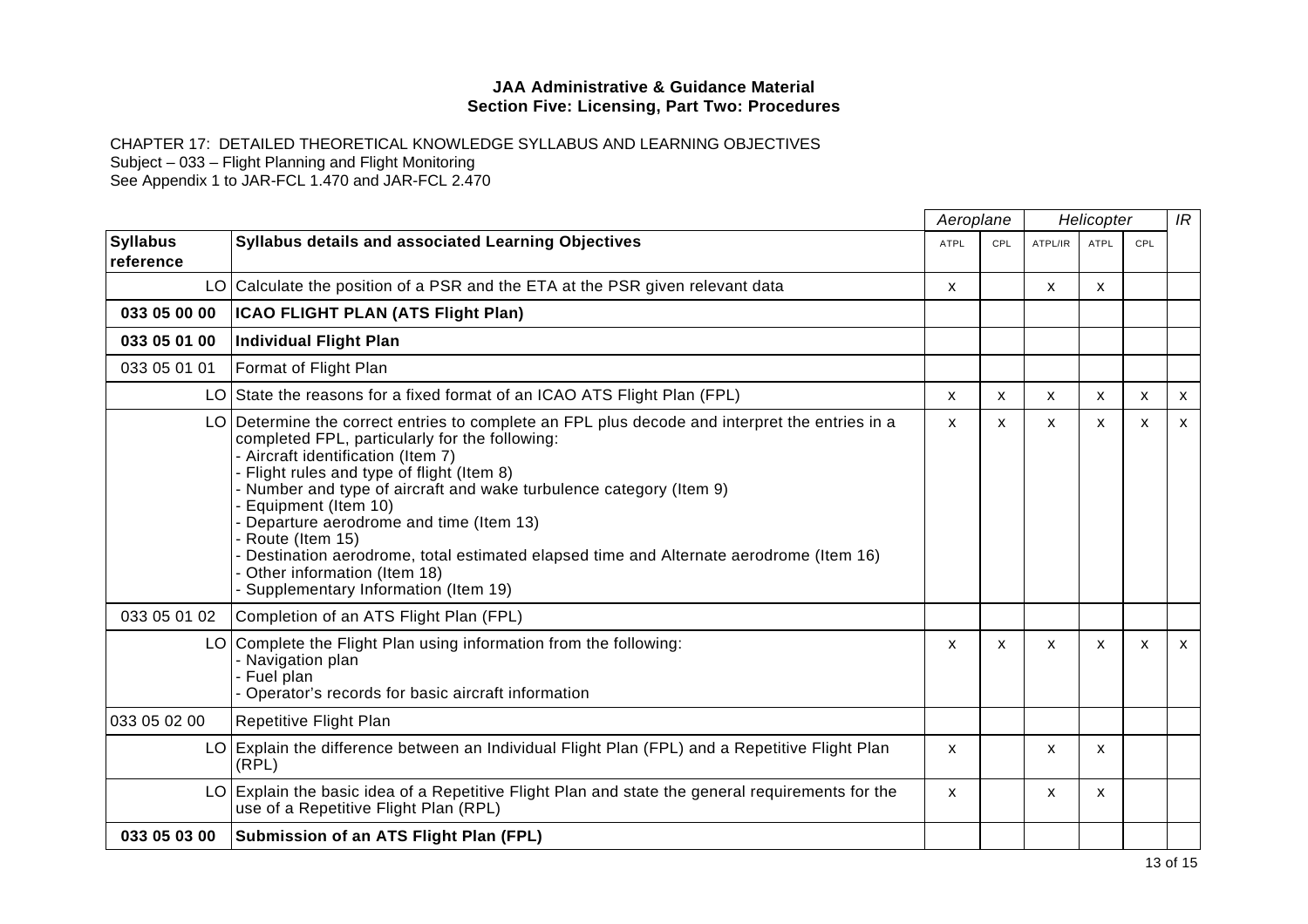|                              |                                                                                                                                                                                                                                      |              | Aeroplane<br>Helicopter   |         |              |              |              |
|------------------------------|--------------------------------------------------------------------------------------------------------------------------------------------------------------------------------------------------------------------------------------|--------------|---------------------------|---------|--------------|--------------|--------------|
| <b>Syllabus</b><br>reference | Syllabus details and associated Learning Objectives                                                                                                                                                                                  | <b>ATPL</b>  | CPL                       | ATPL/IR | ATPL         | CPL          |              |
|                              | Remark – this item is taught and examined in subject 010                                                                                                                                                                             |              |                           |         |              |              |              |
| 033 06 00 00                 | <b>FLIGHT MONITORING AND IN-FLIGHT RE-PLANNING</b>                                                                                                                                                                                   |              |                           |         |              |              |              |
| 033 06 01 00                 | <b>Flight monitoring</b>                                                                                                                                                                                                             |              |                           |         |              |              |              |
| 033 06 01 01                 | Monitoring of track and time                                                                                                                                                                                                         |              |                           |         |              |              |              |
|                              | LO Assess deviations from the planned course, headings (by maintaining desired courses) and<br>times.                                                                                                                                | X            | $\boldsymbol{\mathsf{x}}$ | X       | X            | X            | X            |
|                              | LO State the reasons for possible deviations                                                                                                                                                                                         | X.           | X.                        | X.      | X.           | X            | X            |
|                              | LO Calculate the ground speed using actual in-flight parameters                                                                                                                                                                      | X            | X                         | X       | $\mathsf{x}$ | X            | $\mathsf{x}$ |
|                              | LO Calculate expected leg times using actual flight parameters                                                                                                                                                                       | X            | X                         | X       | X            | X            | X            |
| 033 06 01 02                 | In-flight fuel management                                                                                                                                                                                                            |              |                           |         |              |              |              |
|                              | LO Explain why fuel checks must be carried out in flight at regular intervals and why relevant fuel<br>data must be recorded                                                                                                         | X            | $\mathsf{x}$              | X       | X            | $\mathsf{x}$ | $\mathsf{x}$ |
|                              | LO Assess deviations of actual fuel consumption from planned consumption                                                                                                                                                             | X            | X                         | X       | X            | X            | $\mathsf{x}$ |
|                              | LO State reasons for possible deviations                                                                                                                                                                                             | X.           | X                         | X       | X            | X            | X            |
|                              | LO Calculate the fuel quantities used, fuel consumption and fuel remaining at<br>navigation checkpoints/waypoints                                                                                                                    | X            | X                         | X       | X            | $\mathsf{x}$ | X            |
|                              | LO Compare the actual and the planned fuel consumption by means of calculation or flight<br>progress chart                                                                                                                           | X            | x                         | x       | X            | $\mathsf{x}$ | $\mathsf{x}$ |
|                              | LO Assess the remaining range and endurance by means of calculation or flight progress chart                                                                                                                                         | $\mathsf{x}$ | X                         | X       | X            | X            | $\mathsf{x}$ |
| 033 06 02 00                 | In-flight re-planning in case of deviation from planned data                                                                                                                                                                         |              |                           |         |              |              |              |
| LO I                         | Justify that the commander is responsible that even in case of diversion the remaining fuel is<br>not less than the fuel required to proceed to an aerodrome where a safe landing can be made,<br>with final reserve fuel remaining. | $\mathsf{x}$ | $\mathsf{x}$              | X       | X            | X            |              |